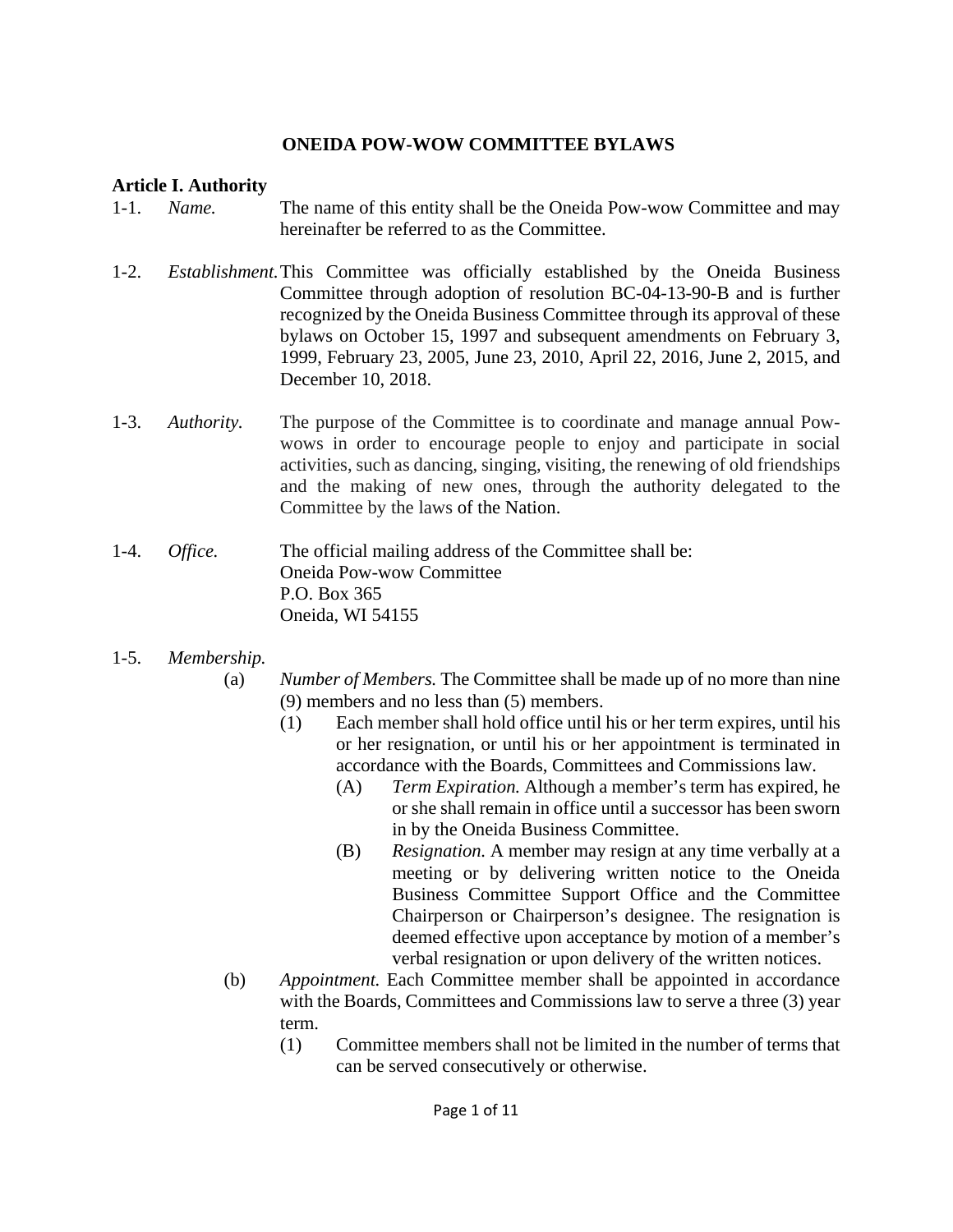- (c) *Vacancies.* Vacancies on the Committee shall be filled in accordance with the Boards, Committees and Commissions law.
	- (1) The Committee Chairperson shall review application materials and provide the Oneida Business Committee with recommendations on applicants for appointment by the executive session in which appointments are intended to be made.
- (d) *Qualifications of Members.* Committee members shall meet the following qualifications:
	- (1) Must be an enrolled member or a descendant of an enrolled member of the Oneida Nation;
	- (2) Must be at least eighteen (18) years of age or older;
	- (3) Must never have been convicted of a felony or misdemeanor related to any of the following:
		- (A) Fraud;
		- (B) Theft; and/or
		- (C) Violent or sexual misconduct; and
			- (i) Any pardon issued by the Nation or the governor of any state for a conviction specified above shall not deem a person as "exonerated" for purposes of qualifying for membership on the Committee.
	- (4) Must be able to dedicate weekends and nights to Committee related obligations/activities.
	- (5) Within the pool of candidates that meet the requirements of sub sections (1) through (4), the Oneida Business Committee shall give preference to those that have experience coordinating a Pow-wow event or coordinating some other large community event.
- 1-6. *Termination of Appointment.* A member's appointment may be terminated in accordance with the Boards, Committees and Commissions law.
	- (a) A violation of any of the expectations set forth in Article IV of these bylaws shall be cause for the Committee to place the matter on its next agenda for a vote by a majority of members in attendance at a Committee meeting of an established quorum on whether to make a recommendation to the Oneida Business Committee for termination of the member's appointment in accordance with the Boards, Committees and Commissions law.
- 1-7. *Trainings and Conferences*. Mandatory trainings/conferences for Committee members shall be as follows:
	- (a) Each member shall be required to attend no more than one (1) full day of a training or conference per year;
	- (b) Trainings/conferences shall be limited to the following subject areas:
		- (1) Planning/coordinating Pow-wow events;
		- (2) Ethics; and
		- (3) Event planning in general, whether relating to a Pow-wow event or otherwise.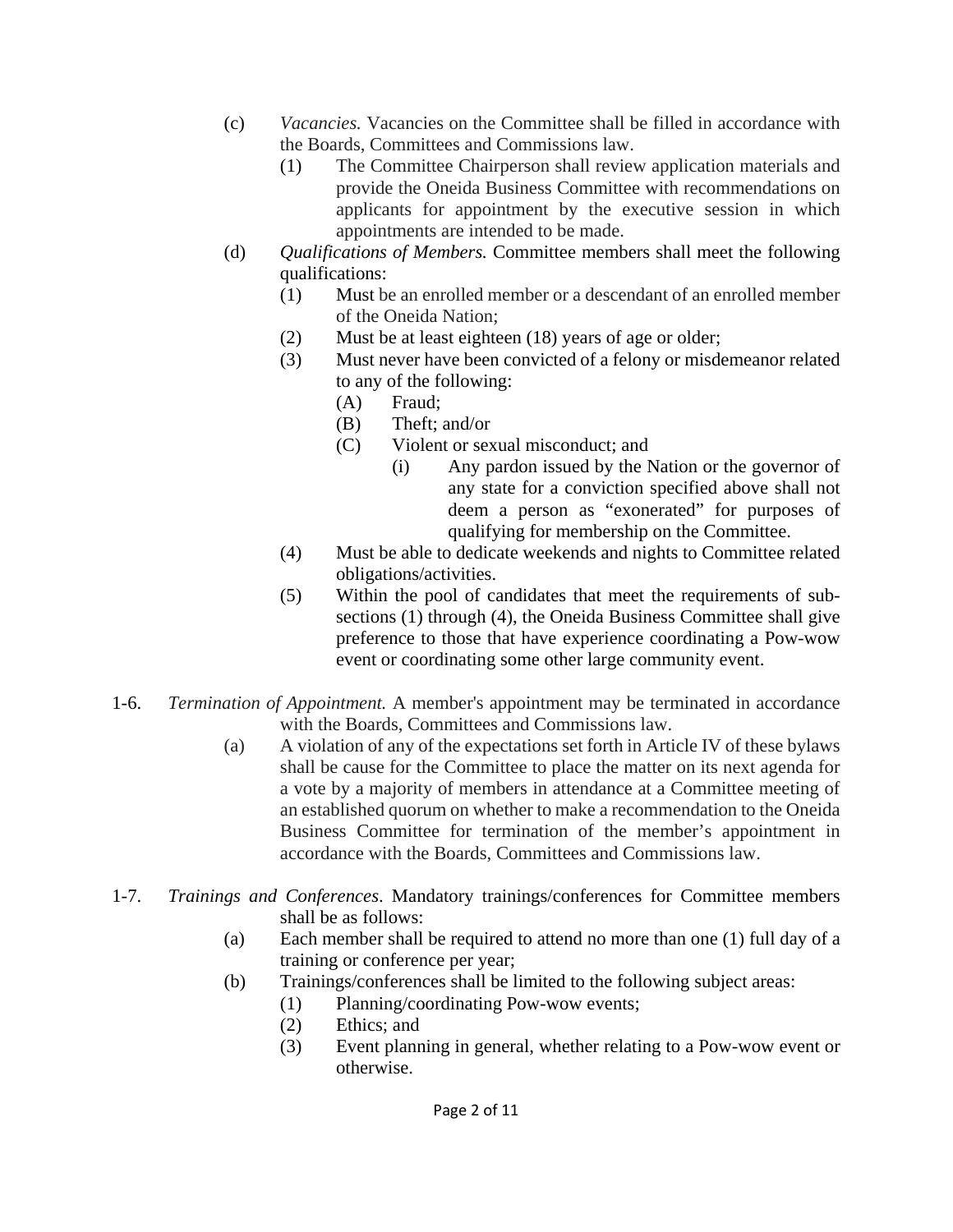- (c) Attendance shall be subject to approval of the Committee Chairperson and contingent upon financing.
- (d) Attending and/or participating in a Pow-wow does not constitute mandatory trainings/conferences for purposes of stipend eligibility.
- (e) Regardless of the number of trainings/conferences that he or she is required to attend, no member of the Committee shall be eligible to receive stipends for attending more than five (5) full days of mandatory trainings/ conferences per year.

# **Article II. Officers**

2-1. *Officers.* The Committee shall have four (4) Officer positions: Chairperson, Vice- Chairperson, Treasurer and Secretary.

- 2-2. *Responsibilities of the Chairperson.* The duties, responsibilities and limitations of the Chairperson of the Committee shall be as follows:
	- (a) To call and preside over all meetings of the Committee and, with the assistance of the Secretary, forward notice of meeting location, agenda, documents and minutes in accordance with the Boards, Committees and Commissions law.
	- (b) To be an ex officio member of all subcommittees of the Committee and keep the Committee informed as to the business of the Committee and Pow wows.
	- (c) To sign and execute all contracts or other instruments, as needed, that have been duly authorized under the Nation's accounting policies and, with the assistance of the Treasurer, maintain the Committee's books and records in accordance with all laws of the Nation.
	- (d) With the assistance of the Secretary, to submit annual and semi-annual reports to the Oneida General Tribal Council and submit quarterly reports to the Oneida Business Committee as required by the Boards, Committees and Commissions law.
	- (e) To attend, or designate a Committee member to attend, the meetings of the Oneida Business Committee where the Committee's quarterly report is on the agenda.
	- (f) The above duties and responsibilities are not an all-inclusive list but rather a general representation of the duties and responsibilities associated with this Officer position. These duties and responsibilities are subject to change based on organizational needs and/or as deemed necessary by the Committee.
- 2-3. *Responsibilities of the Vice-Chairperson.* The duties, responsibilities and limitations of the Vice-Chairperson shall be as follows:
	- (a) In the absence of the Chairperson, to conduct meetings of the Committee.
	- (b) In the absence of the Chairperson, to sign and execute all contracts or other instruments, as needed, that have been duly authorized under the Nation's accounting policies.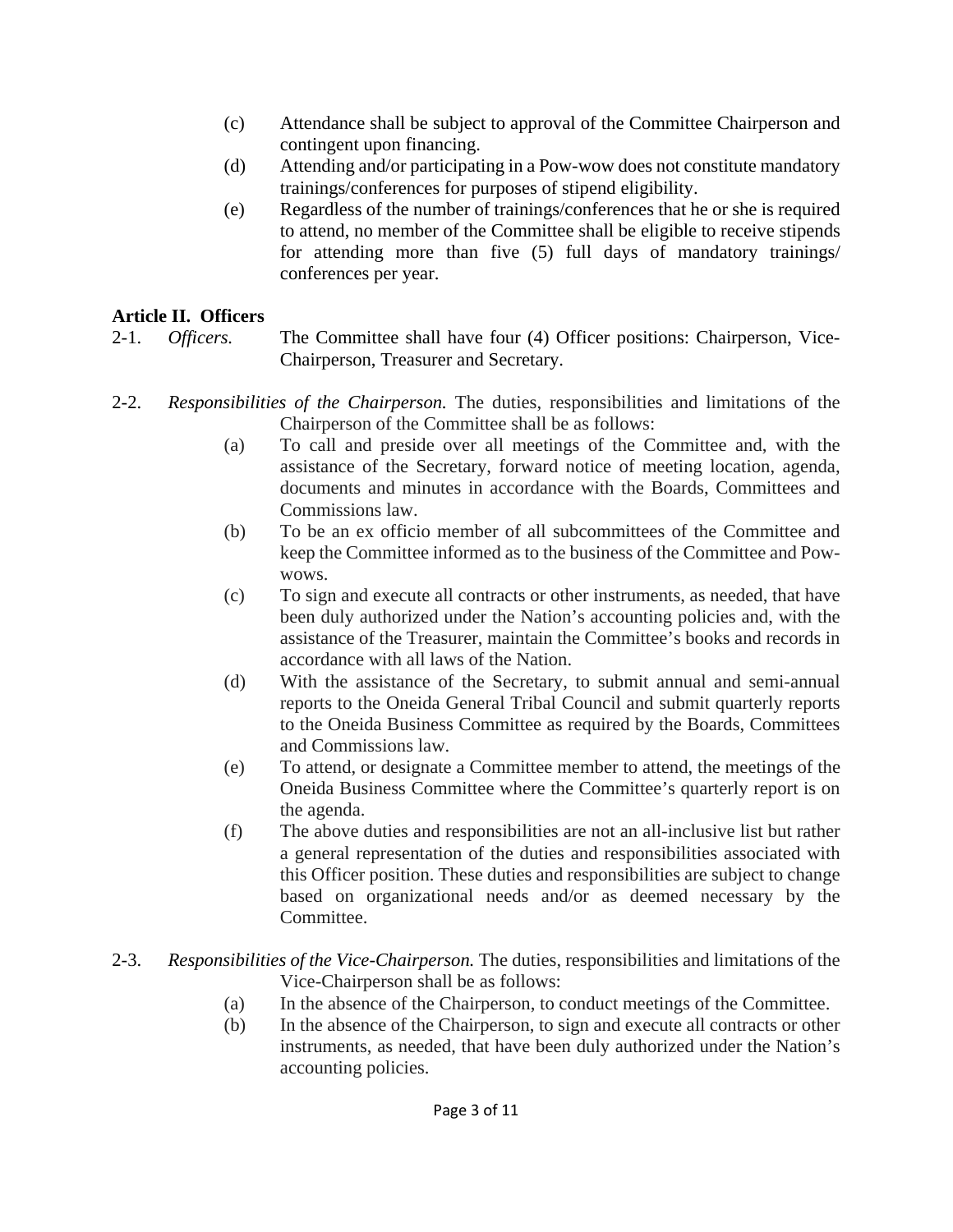- (c) The above duties and responsibilities are not an all-inclusive list but rather a general representation of the duties and responsibilities associated with this Officer position. These duties and responsibilities are subject to change based on organizational needs and/or as deemed necessary by the Committee.
- 2-4. *Responsibilities of the Treasurer.* The duties, responsibilities and limitations of the Treasurer shall be as follows:
	- (a) To be aware of and have primary knowledge of all funds and securities of the Committee and deposit of such funds.
	- (b) To prepare appropriation requests and, with the assistance of the Chairperson, maintain the Committee's books and records in accordance with all laws of the Nation.
	- (c) To report on the condition of the finances of the Committee at each regular meeting of the Committee and at other times as required or requested.
	- (d) The above duties and responsibilities are not an all-inclusive list but rather a general representation of the duties and responsibilities associated with this Officer position. These duties and responsibilities are subject to change based on organizational needs and/or as deemed necessary by the Committee.
- 2-5. *Responsibilities of the Secretary.* The duties, responsibilities and limitations of the Secretary shall be as follows:
	- (a) To keep minutes of the Committee meetings in an appropriate format and assist the Chairperson with forwarding the notice of meeting location, agenda, documents and minutes in accordance with these bylaws, the Boards, Committees and Commissions law and the Open Records and Open Meetings law.
	- (b) To assist the Chairperson in providing notice of regular and emergency meetings of the Committee in accordance with these bylaws, the Boards, Committees and Commissions law, and the Open Records and Open Meetings law.
	- (c) To act as custodian of the records and maintain records in accordance with the Open Records and Open Meetings law.
	- (d) To attest to the execution of instruments on behalf of the Committee by the proper Officer.
	- (e) To attend to all correspondence and present to the Committee all official communications received by the Committee.
	- (f) Along with the Chairperson, to submit annual and semi-annual reports to the Oneida General Tribal Council and submit quarterly reports to the Oneida Business Committee in accordance with the Boards, Committees and Commissions law.
	- (g) In the event that both the Chairperson and Vice-Chairperson positions become vacant before the end of their terms, call Committee meetings to fill the vacancies and preside over those meetings for the sole purpose of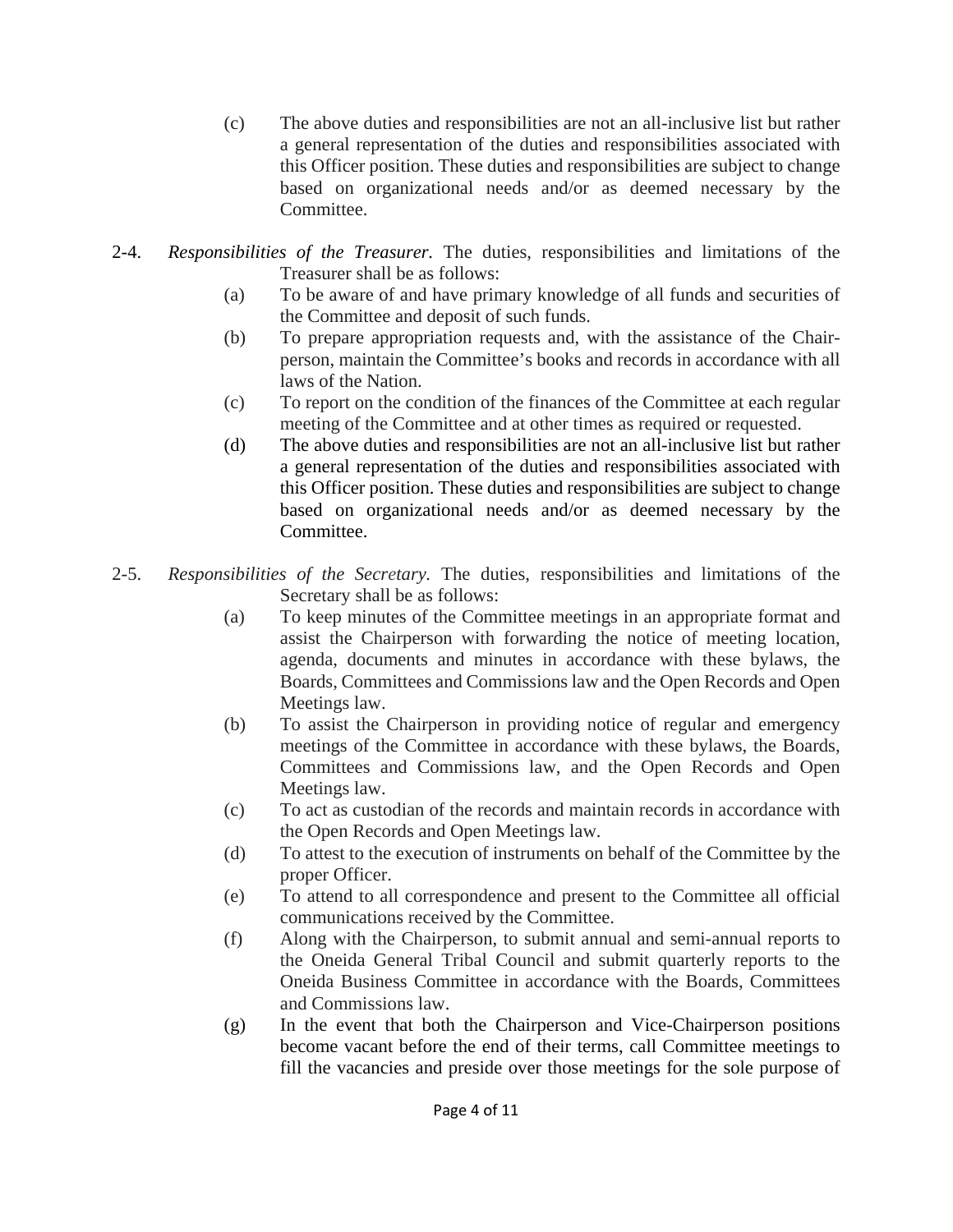appointing new Officers, at which point the Chairperson, or Vice- Chairperson in the absence of the Chairperson, shall preside.

- (h) The above duties and responsibilities are not an all-inclusive list but rather a general representation of the duties and responsibilities associated with this Officer position. These duties and responsibilities are subject to change based on organizational needs and/or as deemed necessary by the Committee.
- 2-6. *Selection of Officers.* The Officers of the Committee shall be appointed by the Committee for a three (3) year term by a majority vote of the members in attendance at a regular or emergency Committee meeting of an established quorum.
	- (a) Each Officer shall hold his or her office until:
		- (1) The member resigns as an Officer.
	- (b) A vacancy of any Officer position shall be filled for the remainder of the unexpired term by the Committee by a majority vote of the members in attendance at a regular or emergency Committee meeting of an established quorum.
	- (c) Committee members may be dismissed from their Officer positions by majority vote of the members in attendance at a Committee meeting of an established quorum.
	- (d) No Officer shall hold more than one (1) Officer position per Officer term.
	- (e) The designation of a term shall not grant to the Officer any vested or contractual rights in serving the term.
- 2-7. *Budgetary Sign-Off Authority and Travel.* The Committee shall follow the Nation's policies and procedures regarding purchasing and sign-off authority.
	- (a) Levels of budgetary sign-off authority for the Committee shall be as set forth in the manual titled, *Oneida Tribe of Indians of Wisconsin Purchasing Policies and Procedures,* for Area Directors/Enterprise Directors.
		- (1) All Committee Officers have sign-off authority and two (2) Officers shall be required to sign-off on all budgetary requests, except as follows:
			- (A) The Oneida Business Committee Support Office shall have sign-off authority over requests for stipends, travel per diem and business expense reimbursement.
	- (b) *Checks, Appropriations and Other Orders of Payment.* All checks and other orders of payment shall be handled pursuant to the Nation's accounting policies. All appropriation requests shall be prepared by the Treasurer of the Committee or, in his or her absence, the Committee Chairperson's designee.
	- (c) *Deposits.* All funds of the Committee not otherwise obligated shall be deposited back into the Pow-wow budget.
	- (d) *Standard Operating Procedures.* The Committee shall create standard operating procedures for cash handling and for other financial/accounting processes as deemed necessary by the Committee or the Oneida Business Committee.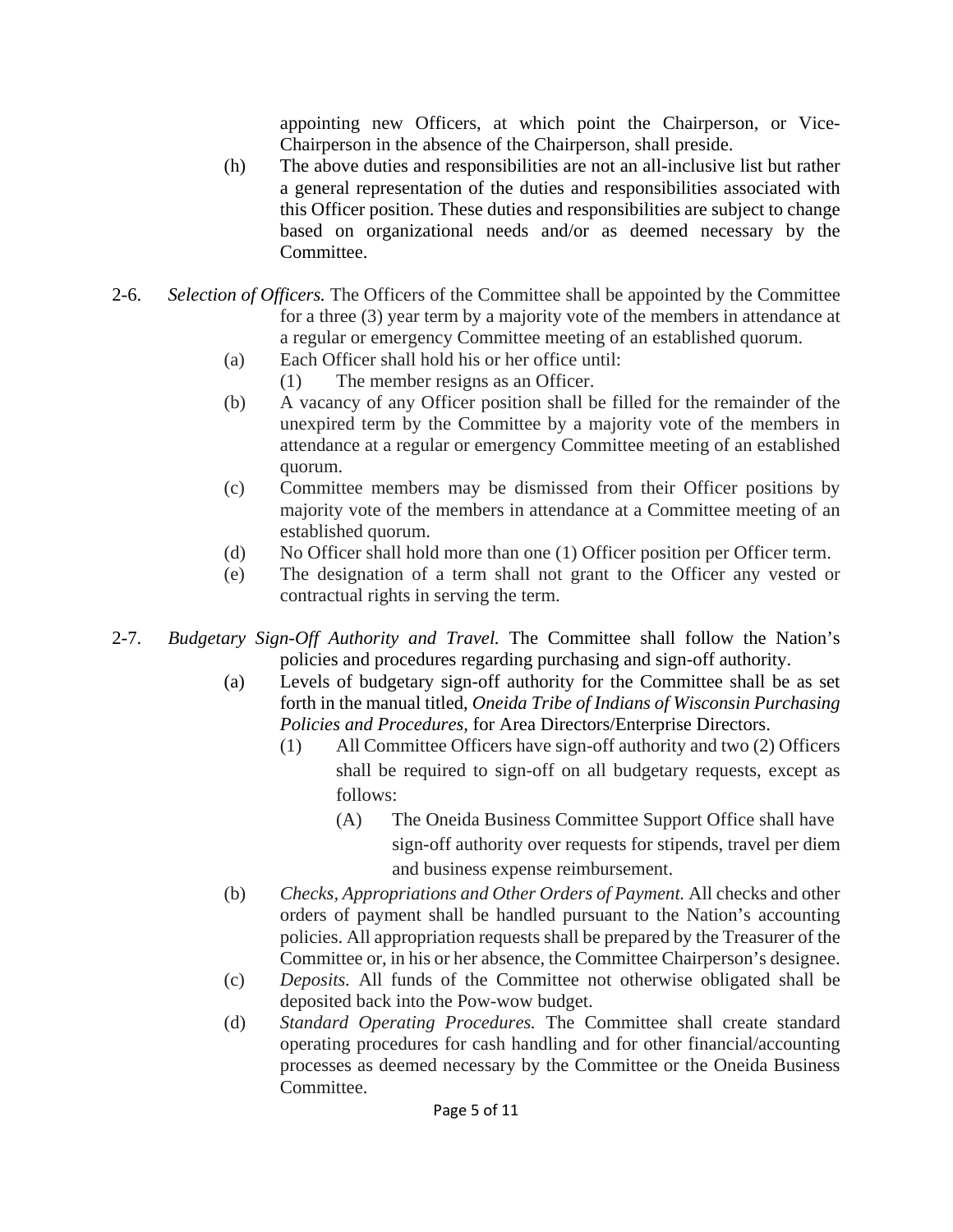- (1) All standard operating procedures created by the Committee shall be filed with the Oneida Business Committee Support Office in accordance with the Boards, Committees and Commissions law.
- (2) The Committee shall review its standard operating procedures on an annual basis for purposes of updating if necessary.
- (e) *Books and Records.* The Committee's books and records shall be maintained by the Chairperson and Treasurer of the Committee and shall be available for examination by any Committee member or any member of the Oneida Business Committee, along with any other interested party to the extent authorized under the Open Records and Open Meetings law.
- (f) The Committee shall approve a member's request to travel on behalf of the Committee by a majority vote of the members in attendance at a regular or emergency Committee meeting of an established quorum.
- 2-8. *Personnel.* The Committee shall not have authority to hire personnel for the benefit of the Committee.

## **Article III. Meetings**

- 3-1. *Regular Meetings.* Regular meetings of the Committee shall be held on the second Tuesday of every month, commencing at 4:45 p.m., in Conference Room C of the Skenandoah Complex located in Green Bay, Wisconsin.
	- (a) The regular meeting date, time and/or location shall be reviewed by the Committee from time-to-time and may change as deemed necessary by a majority vote of the members making up at least a quorum upon notice to all members in writing and, along with the public, in accordance with the Open Records and Open Meetings law prior to the implementation of a new date, time and/or location.
	- (b) Notice of meeting location, agenda, documents and minutes shall be forwarded by the Chairperson with the assistance of the Secretary to all Committee members and the public in accordance with these bylaws and the Open Records and Open Meetings law.
	- (c) Meetings shall be run in accordance with Robert's Rules of Order.
- 3-2. *Emergency Meetings.* An emergency meeting may be called when an urgent matter cannot wait for a regular meeting.
	- (a) Emergency meetings of the Committee may be called by the Chairperson or upon written request of any two (2) Committee members.
	- (b) Notice of an emergency meeting shall be given at least forty-eight (48) hours prior to the date set for any such meeting.
		- (1) Advance notice of an emergency meeting shall be provided to all Committee members in writing, as well as by telephone call, and, along with the public, in accordance with the Open Records and Open Meetings law.
			- (A) Written notice via email communication must be sent to the official Oneida Nation email address that was provided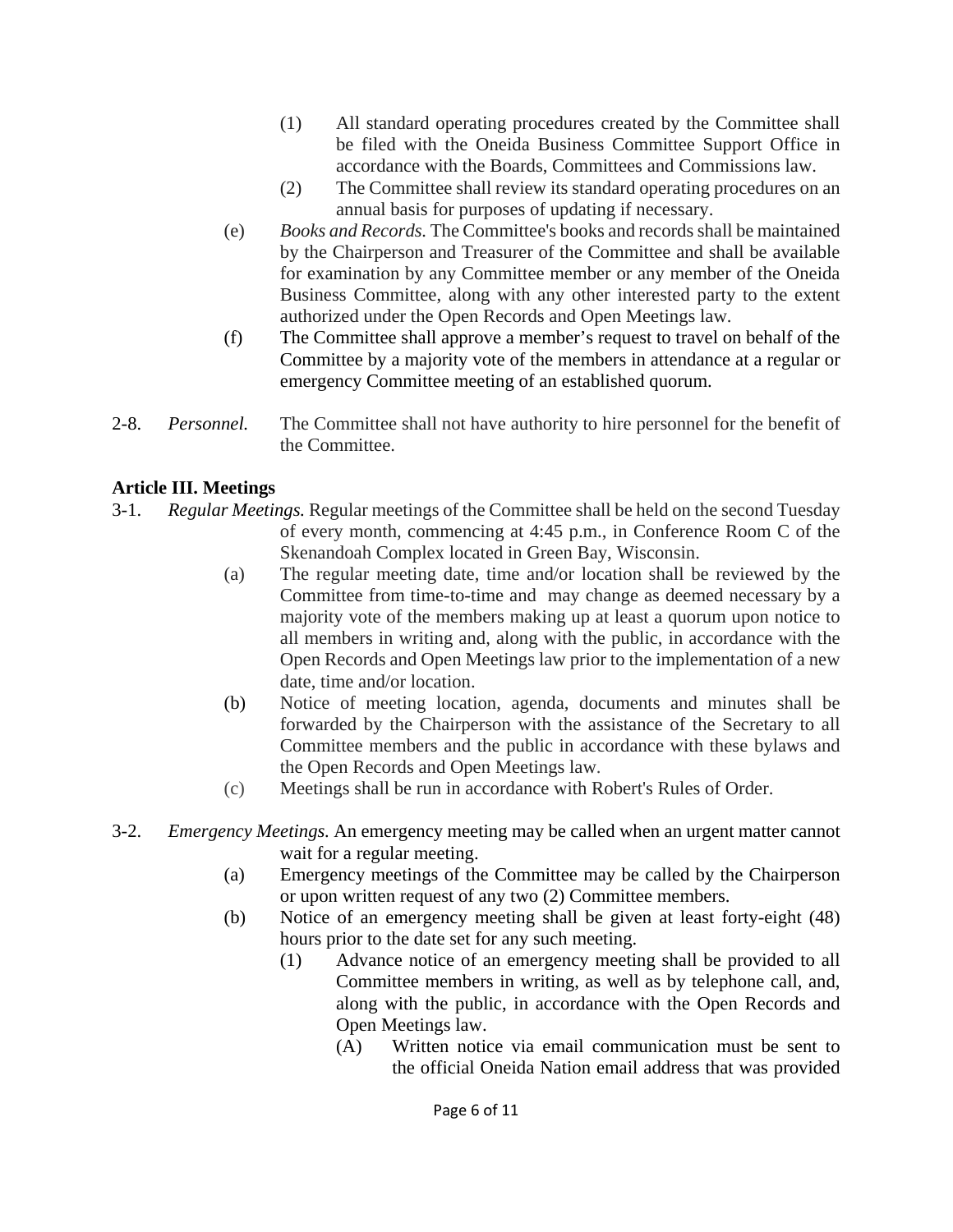to all members to conduct business electronically on behalf of the Committee.

- (c) Within seventy-two (72) hours after an emergency meeting, the Committee shall provide the Nation's Secretary with notice of the emergency meeting, the reason for the emergency meeting, and an explanation as to why the matter could not wait until the next regular meeting.
- 3-3. *Joint Meetings.* Joint meetings with the Oneida Business Committee shall be held within the Oneida Business Committee Conference Room of the Norbert Hill Center or at another agreed upon location on an as needed basis per the approval of the Oneida Business Committee.
	- (a) Notice of the joint meeting agendas, documents and minutes shall be provided, and the joint meeting conducted, in accordance with resolution BC-03-27-19-D titled, Oneida Business Committee and Joint Meetings with Boards, Committees and Commissions – Definitions and Impact, as may be amended from time-to-time hereafter.
- 3-4. *Quorum.* A quorum consists of no less than a majority of the current membership and must include the Chairperson or Vice-Chairperson.
	- (a) In lieu of the Chairperson and Vice-Chairperson, the Secretary may complete a quorum for meetings that are called pursuant to section 2-5(g) of these bylaws.
- 3-5. *Order of Business.* The regular meetings of the Committee shall follow the order of business at set out herein:
	- (a) Call to Order
	- (b) Adopt the Agenda
	- (c) Approval of Minutes
	- (d) Old Business
	- (e) New Business
	- (f) Reports
	- (g) Other Business
	- (h) Executive Session
	- (i) Adjournment

#### 3-6. *Voting.* A majority vote of the Committee members in attendance at a meeting of an established quorum is required for official action of the Committee.

- (a) The Chairperson, or Vice-Chairperson if presiding in lieu of the Chair person or Secretary if presiding under section  $2-5(g)$  of these bylaws, shall not be allowed to vote unless a tie needs to be broken.
- (b) E-Polls are permissible and shall be conducted in accordance with the Boards, Committees and Commissions law.
	- (1) The Vice-Chairperson will serve as the Chairperson's designee for the responsibility of conducting an e-poll at the discretion of the Chairperson.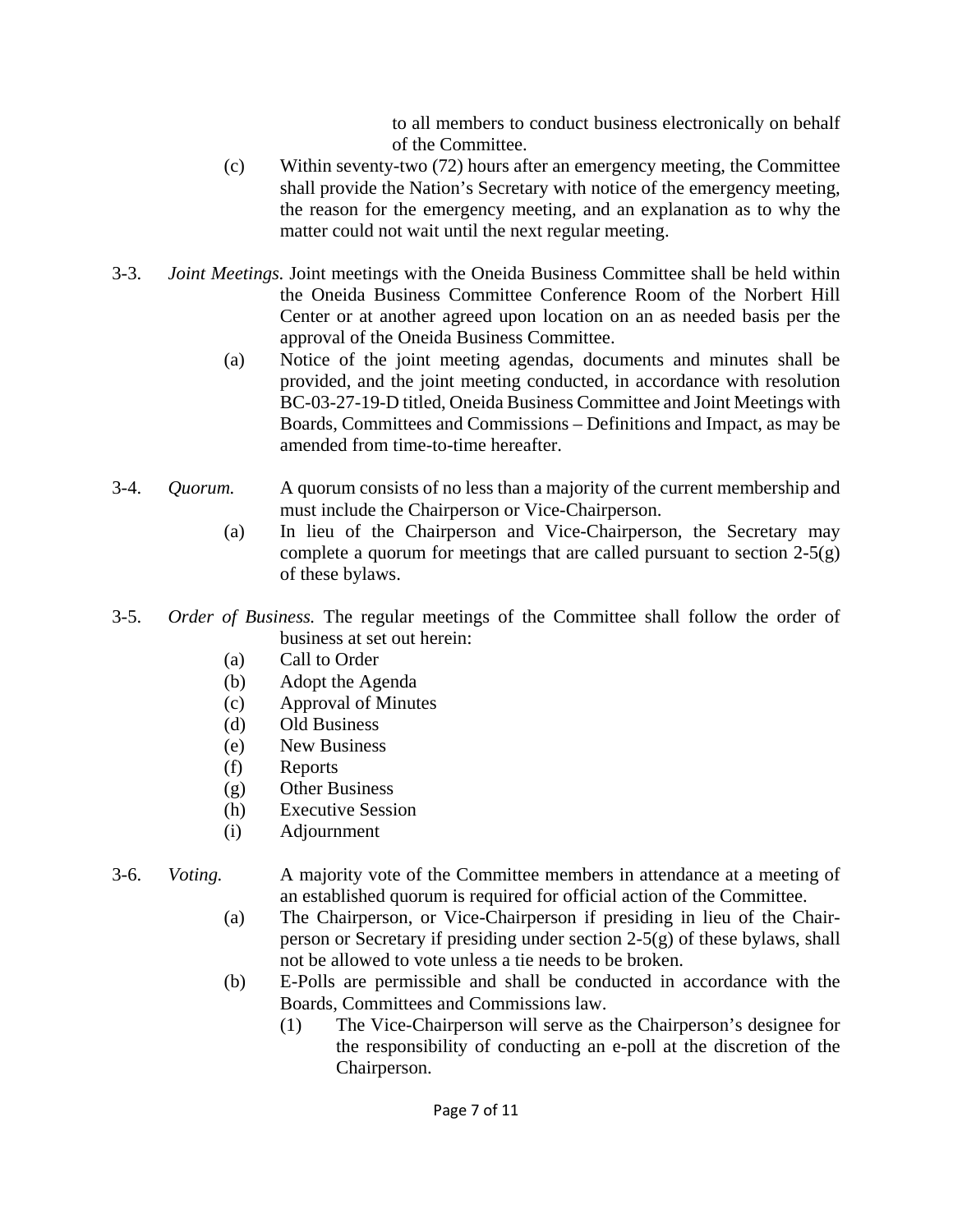#### **Article IV. Expectations**

- 4-1. *Behavior of Members.* Committee members are expected to be respectful of others and to arrive at meetings, as well as other Committee related activities, prepared and on-time. The following behavior constitutes a violation of this section of the bylaws:
	- (a) Missing three (3) unexcused consecutive Committee meetings without sufficient justification.
		- (1) A Committee member will be deemed unexcused if he or she fails to provide written notice of the intended absence to a Committee Officer at least thirty (30) minutes in advance of the meeting that he or she will be absent from.
	- (b) Being found guilty of or substantiated for committing any of the following:
		- (1) Acts of fraud;
		- (2) Acts of theft; and/or
		- (3) Any other acts of violence, dishonesty or abuse of power.
	- (c) *Enforcement.* If a member violates this or any other section of these bylaws, he or she may be subject to any of the following upon majority vote of the members present at a Committee meeting of an established quorum:
		- (1) Removal of the member from a meeting or other gathering of the Committee, which could affect the member's stipend eligibility;
		- (2) Committee action to discipline the member in accordance with any law of the Nation governing sanctions and penalties for appointed officials; and/or
		- (3) A recommendation for termination of the member's appointment to the Oneida Business Committee in accordance with the Boards, Committees and Commissions law and/or any other law of the Nation governing the termination of appointed officials.
- 4-2. *Prohibition of Violence.* Intentionally violent acts committed by a member of the Committee that inflicts, attempts to inflict, or threatens to inflict emotional or bodily harm on another person, or damage to property, are strictly prohibited.
- 4-3. *Drug and Alcohol Use.* The use of alcohol and prohibited drugs by a member of the Committee when acting in his or her official capacity is strictly prohibited.
- 4-4. *Social Media.* Committee members shall comply with the Oneida Nation's Social Media Policy and their oath of office when using social media while acting on behalf of or as a representative of the Committee.
- 4-5. *Conflict of Interest.* Committee members shall comply with all laws of the Nation governing conflicts of interest.

#### **Article V. Stipends and Compensation**

Page 8 of 11 5-1. *Stipends.* Dependent upon available budgeted funds, each Committee member shall be eligible for the following stipends as set forth in and subject to these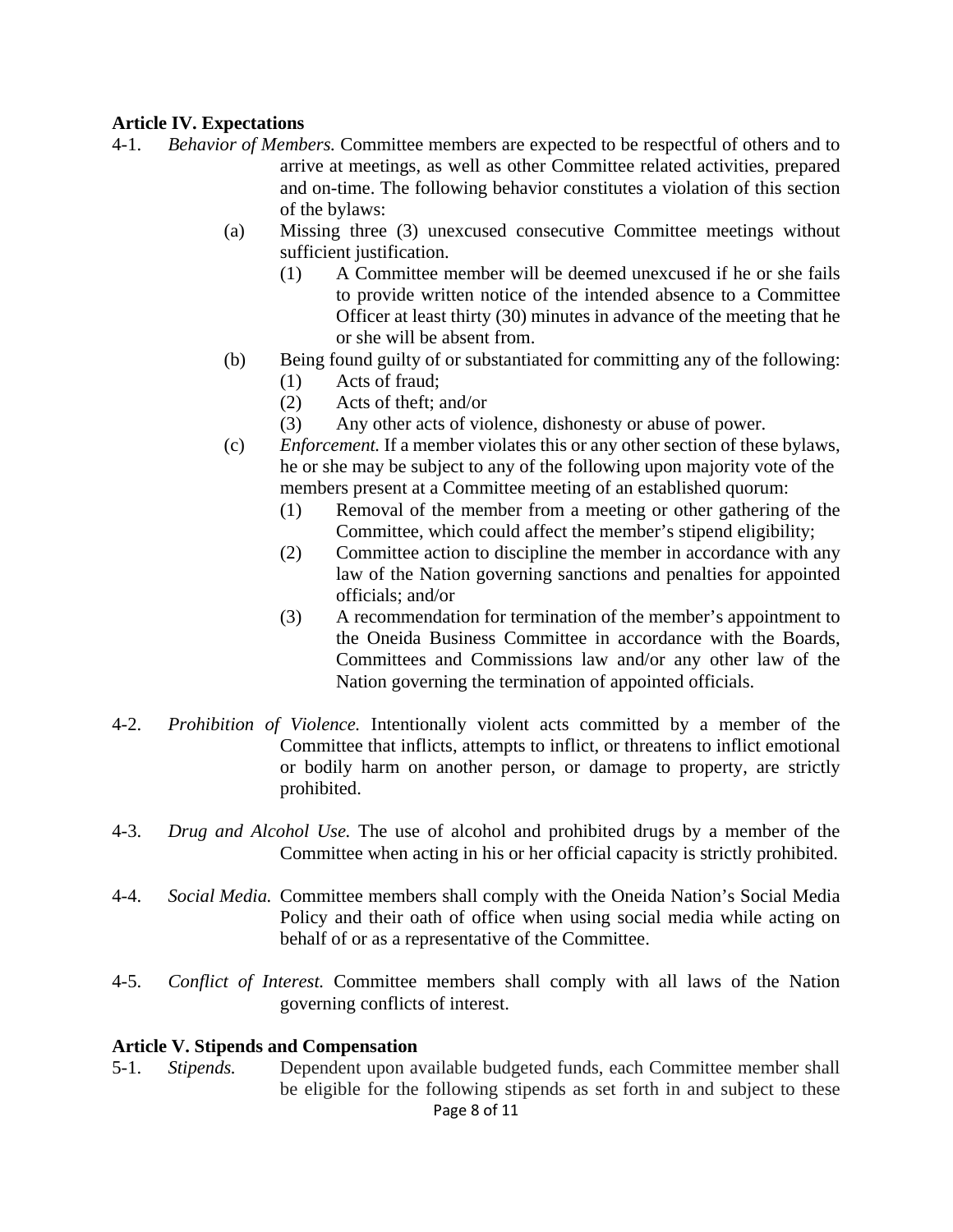bylaws, the Boards, Committees and Commissions law, and resolution BC- 05-08-19-B titled, Amending Resolution BC-09-26-18-D Boards, Committees and Commissions Law Stipends, as may further be amended from time-to-time hereafter:

- (a) One (1) meeting stipend per month, provided that:
	- (1) A quorum was established;
	- (2) The meeting of the established quorum last for a minimum of one (1) hour; and
	- (3) The Committee member collecting the stipend was physically present for the entire meeting of the established quorum in accordance with the Boards, Committees and Commissions law.
- (b) For attending a conference or training, a stipend for each day of attendance, provided that:
	- (1) The Committee member attended a full day of training or was present at the conference for a full day; and
	- (2) The Committee member's attendance at the conference or training was required by law, bylaws or resolution.
- (c) A stipend for attending a Judiciary hearing if the Committee member's attendance at the hearing is required by official subpoena.
- (d) A stipend for attending a duly called joint meeting between the Committee and the Oneida Business Committee, provided that:
	- (1) A quorum was established by the Committee;
	- (2) The joint meeting lasted for at least one (1) hour; and
	- (3) The Committee member collecting the stipend was physically present for the entire joint meeting.
- (e) Members will be required to fill out a time-sheet for stipend requests.
- 5-2. *Compensation.* A Committee member shall be compensated on an hourly basis consistent with resolution BC-05-08-19-B titled, Amending Resolution BC-09-26-18- D Boards, Committees and Commissions Law Stipends, as may further be amended from time-to-time hereafter, for services he or she provides during each Pow-wow event, contingent upon available budgeted funds and so long as approved by majority vote of the members in attendance at a Committee meeting of an established quorum in advance of providing the services.
	- (a) Services provided "during each Pow-wow event" shall include:
		- (1) Services relating to coordinating the Pow-wow event;
		- (2) Services relating to setting up the Pow-wow grounds and/or location;
		- (3) Services provided on the day(s) of the Pow-wow event; and
		- (4) Services relating to taking down/cleaning up and reconciliation after the Pow-wow event.
	- (b) Committee members shall keep track of their hours of service provided during a Pow-wow event on a timesheet.
	- Page 9 of 11 (c) Besides the travel, per diem and business expense reimbursement authorized by the Boards, Committees and Commissions law and as further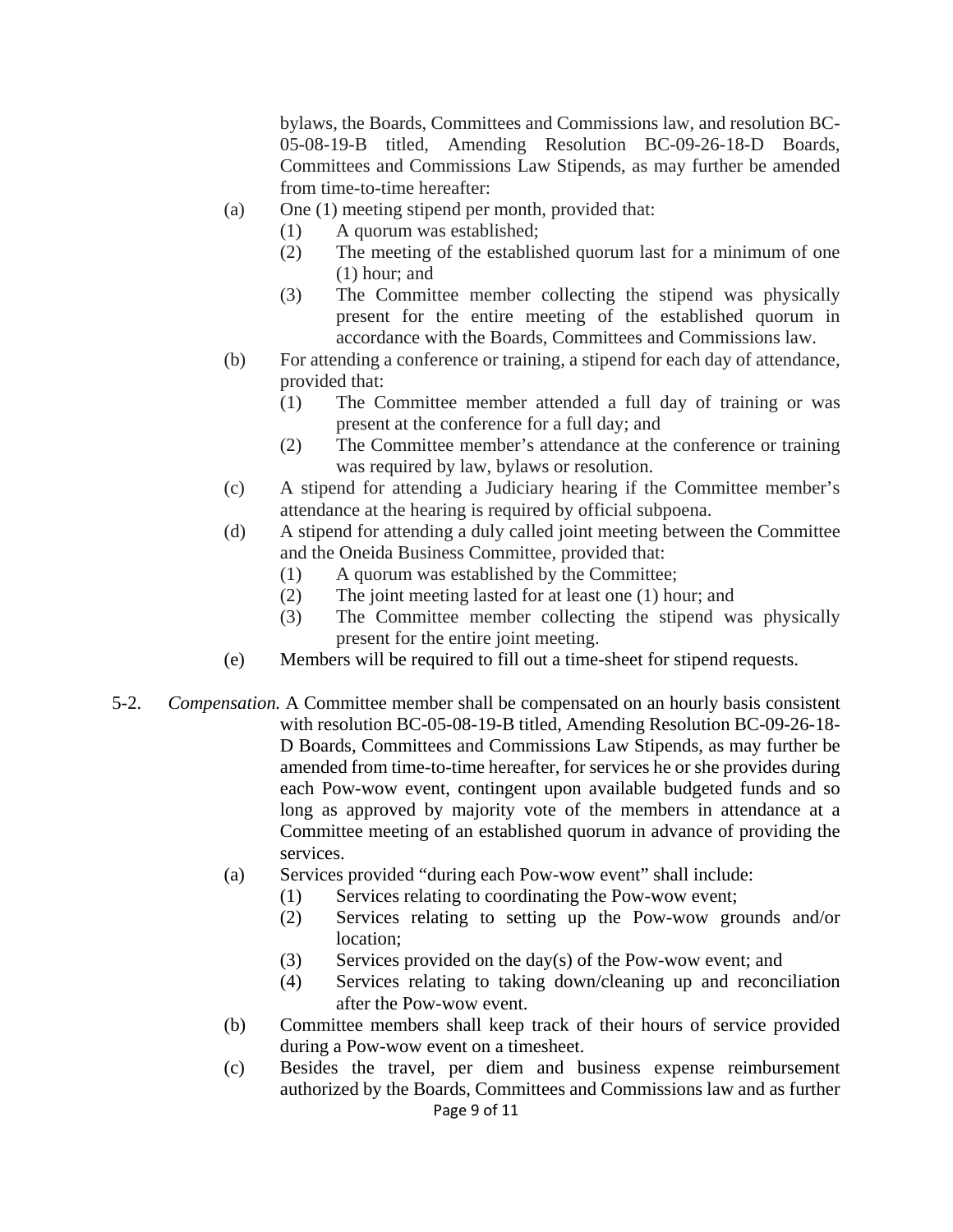authorized herein, Committee members shall not be eligible to receive any other form of compensation for the duties/activities they perform on behalf of the Committee.

### **Article VI. Records and Reporting**

- 6-1. *Agenda Items.* Agenda items shall be maintained in a format provided by the Oneida Business Committee Support Office.
- 6-2. *Minutes.* Minutes shall be typed in a format provided by the Oneida Business Committee Support Office and as agreed upon by the Committee to generate the most informative record of the Committee's meeting and shall include a summary of the action taken by the Committee during meetings.
	- (a) All minutes shall be submitted to the Oneida Business Committee Support Office within two (2) business days of the meeting date.
- 6-3. *Attachments.* Any handouts, reports or documents shall be attached to the minutes and agenda from the meeting in which they were presented and kept together in an electronic filing system.
- 6-4. *Oneida Business Committee Liaison.* The Committee shall meet with the Oneida Business Committee member who is its designated liaison as needed, the frequency and method of communication to be agreed upon between the liaison and the Committee, but no less than that required in any law or policy on reporting developed by the Oneida Business Committee or Oneida General Tribal Council.
	- (a) The Committee shall check in with its liaison on a quarterly basis.
	- (b) Purpose of the liaison relationship is to uphold the ability of the liaison to act as support to the Committee.
- 6-5. *Audio Recordings.* All Committee meetings shall be audio recorded.
	- (a) The Oneida Business Committee Support Office shall supply a recording device to the Committee in advance of each meeting.
		- (1) The Committee shall return, or the Oneida Business Committee Support Office shall pick up, the recording device within two (2) business days of each meeting.
		- (2) Audio recordings shall be maintained by the Oneida Business Committee Support Office.
	- (b) *Exception.* Audio recordings of executive session portions of a meeting shall not be required.

# **Article VII. Amendments**

7-1. *Amendments.* Amendments shall be made to these bylaws at a regular meeting of the Committee, provided that written notice of the proposed amendments is made at a prior regular meeting.